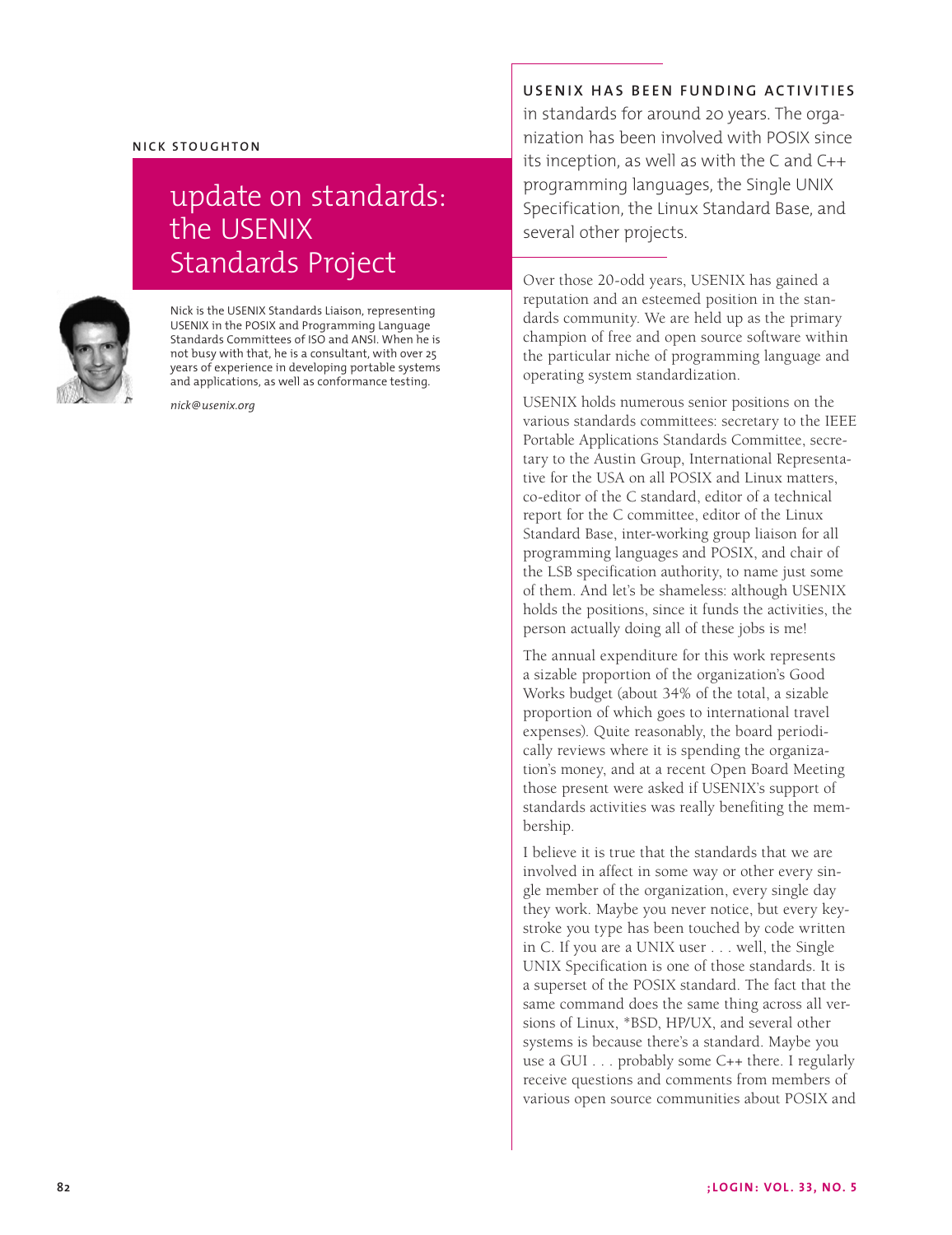C interpretations that lead me to believe that many of you are not unconscious of the standards you use.

Standards are what make open source software successful. They allow that software to be ported from environment to environment with ease, freeing us from having to reinvent the wheel every time we work on a new project. The Open Source Initiative (OSI) (www.opensource.org) has an "Open Standards Requirement" (OSR). I'd like to quote some parts of their rationale for the OSR:

If interoperability is a grand goal as it relates to software, then standards are the critical tools for achieving this goal. . . . At this point in time, it has become largely intuitive across the industry and among users that broad and widely accepted standards are a Good Thing. . . . The purpose of an open standard is to increase the market for a technology by enabling potential consumers or suppliers of that technology to invest in it without having to either pay monopoly rent or fear litigation on trade secret, copyright, patent, or trademark causes of action. No standard can properly be described as "open" except to the extent it achieves these goals.

The industry has learned by experience that the only software-related standards to fully achieve these goals are those which not only permit but encourage open-source implementations. Open-source implementations are a quality and honesty check for any open standard that might be implemented in software, whether an application programming interface, a hardware interface, a file format, a communication protocol, a specification of user interactions, or any other form of data interchange and program control.

The standards that USENIX is currently helping to develop and maintain are all Open Standards by the definitions used by the OSI.

Let's consider some current projects in which USENIX is involved. POSIX has just completed a revision (only the third since 1988) that has added a number of new APIs coming from the open source world (and, in particular, from glibc). Many hundreds of other issues were addressed at the same time, and several previously optional features have now been mandated. (An aside: Optional behavior is a real nuisance to the end-application developer. If you cannot rely on a particular interface being available, then you have to code around the possibility that the interface is absent, which bloats your code and makes maintenance harder. So, getting rid of options is definitely a Good Thing in my mind.) The POSIX working group (known as the Austin Group, after their first meeting in that city) is staunchly opposed to invention. Everything that goes into the standard must be based on widespread existing practice. Most of the issues that arise are because there is widespread existing practice that implements an API in a different way from that described in the standard. Much of the new revision has been aimed at removing some of the differences between Linux and UNIX.

The C committee is preparing for its second revision since 1989. Like the POSIX committee, there is a very strong resistance to invention by the majority of members. This revision will likely include features such as attributes for functions, variables, and possibly types, better support for concurrency (probably including a thread API that is at worst a thin layer over POSIX pthreads), and other features already supported by most if not all C compilers in one form or another.

The C++ group is struggling to finish its revision, which will make radical changes to the language. Unlike C and POSIX, in C++ invention is not